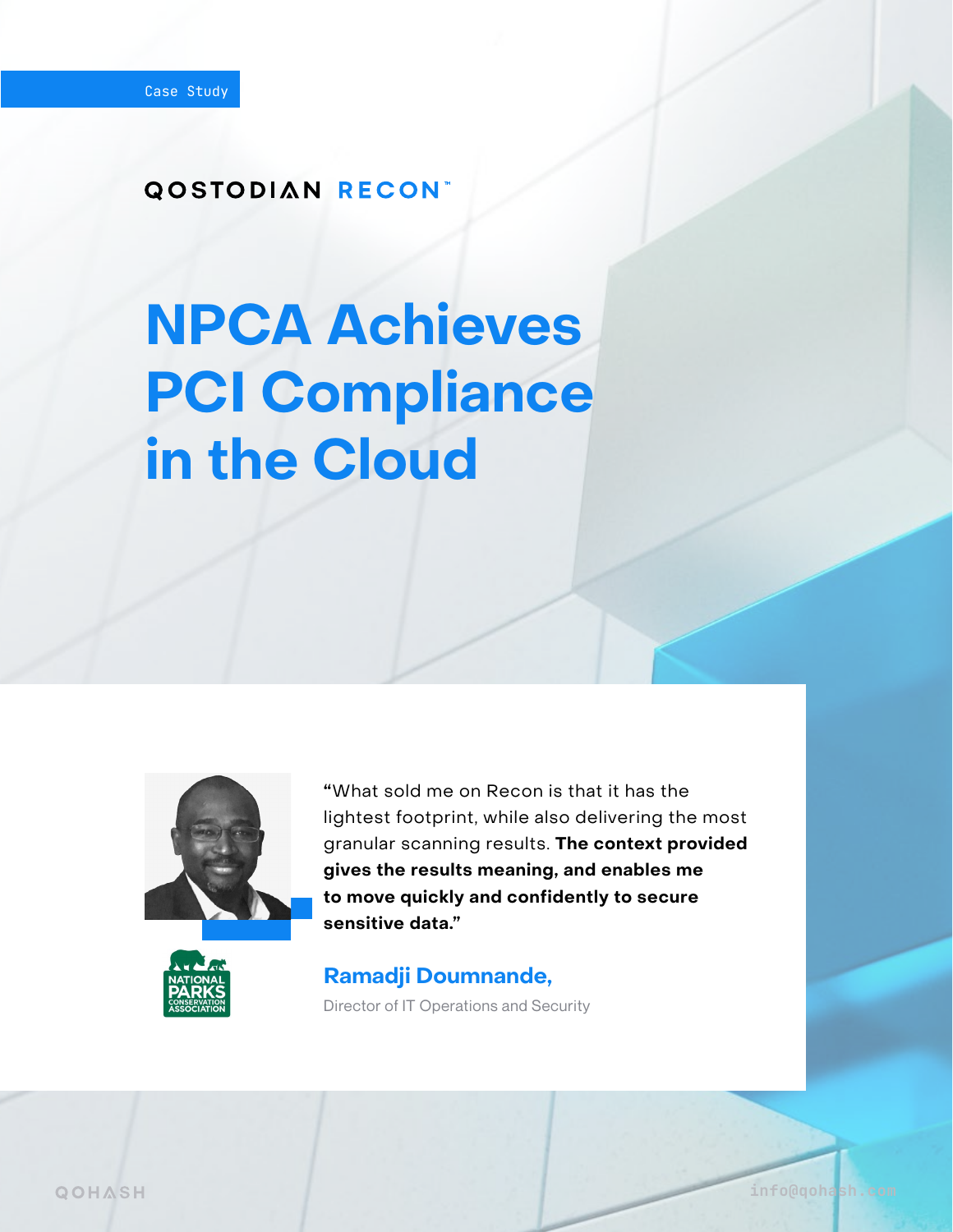| Fee e<br>para n<br>的部 |                 | ᆗ                       |
|-----------------------|-----------------|-------------------------|
| <b>Industry</b>       | <b>Use Case</b> | <b>Product</b>          |
| Non-profit            | PCI compliance  | <b>QOSTODIAN RECONT</b> |

**The National Parks Conservation Association (NPCA) is the only independent, nonpartisan member-based organization devoted exclusively to advocating on behalf of America's National Parks System.** 

## **Pain**

NPCA is well-known as a leading advocate in safeguarding America's national parks. Lesser known is the extensive due diligence the company undertakes to safeguard the personal data of its members.

Operating independently for over a century, NPCA relies on donations from members to drive forward their mission of protecting national parks. As a nonprofit, getting cyber security right and maintaining customer trust is everything. In fact, it's essential to staying in business. According to Ramadji Doumnande, Director of IT Operations and Security at NPCA:

**" "You don't want to become the headline. Our organization relies on people's generosity. If there's a massive breach, people will not donate. With that type of reputational damage, the organization's future would be in jeopardy."**

As part of NPCA's data governance strategy, in March 2020, Ramadji began shifting the company from a hybrid model to a cloud-based environment. The initial adoption of Azure and Office 365, followed by Exchange Online, SharePoint Online and more, enabled NPCA employees to easily shift to 100% remote work at the start of the COVID pandemic.

To complete the migration, two major components remained: file servers and data from the Finance department. Moving critical data amassed by the finance team required special attention and controls.

Visibility into PCI data both on-premises and in the cloud was paramount to maintaining a strong security posture. According to Ramadji:

**"Moving into the cloud meant that we needed new technology and processes to take control of the data. We needed a bulletproof way to ensure people could not store critical data on platforms that we do not have visibility into." "**

# **Solution**

**Ramadji selected Qostodian Recon™ to protect NPCA's data in the cloud.**

Ramadji had been using an alternative data discovery solution, on top of risk management tools that came out of the box with NPCA's Microsoft investment. However, after experiencing Recon's lightning fast, fully contextualized scanning results, he made the switch. Recon now functions as an added layer of defense alongside Microsoft's tools.